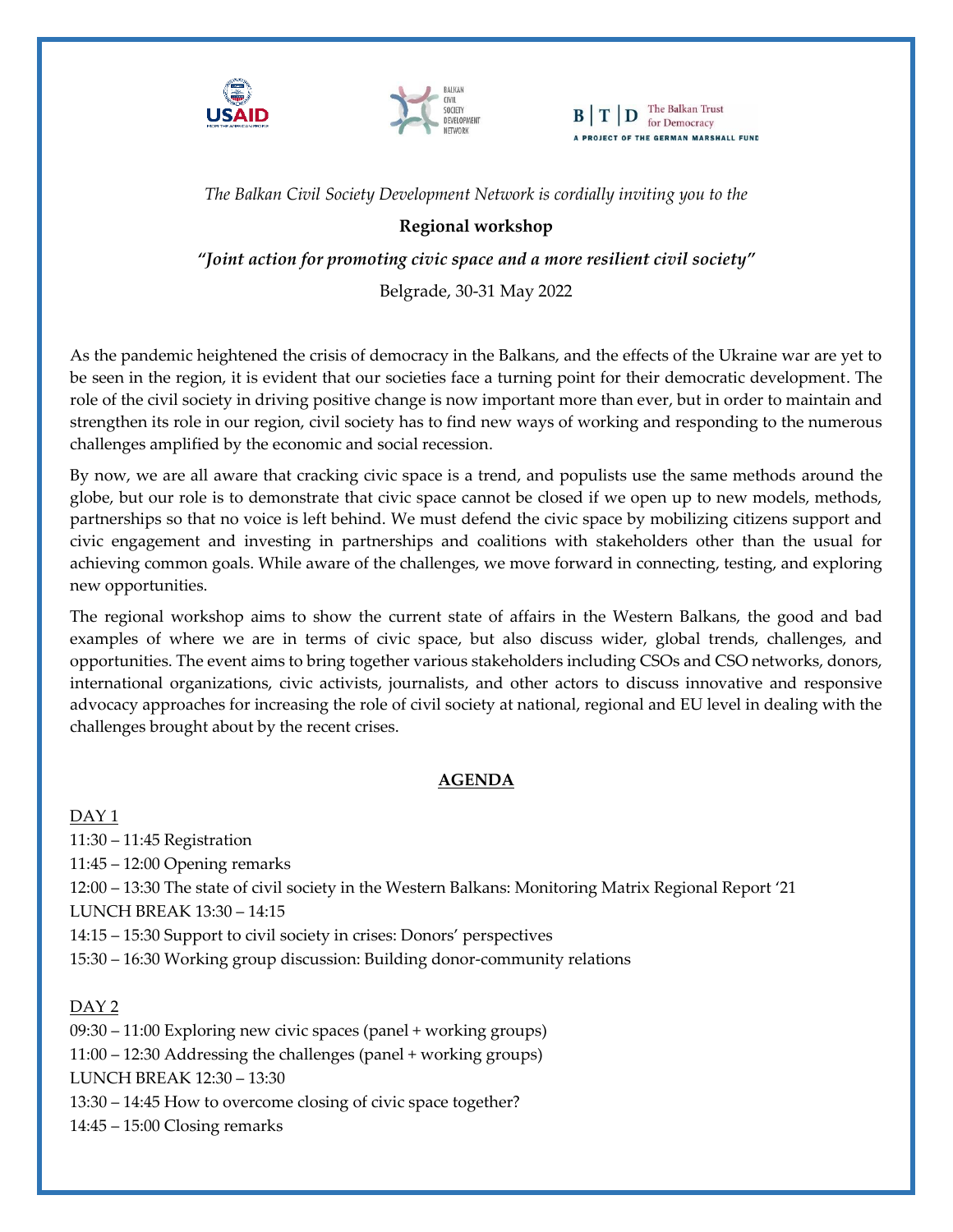# **DETAILED AGENDA**

# **DAY 1**

11:30 – 11:45 Welcome and registration

11:45 – 12:00

Opening remarks (Anja Bosilkova-Antovska, BCSDN) Setting the tone (Maja Stojanovic, Civic Initiatives, Executive Director- *Fostering regional cooperation and policy responses in time of crises*)

 $12:00 - 13:30$ 

# Panel I – **Current CSO affairs: Presentation of the Monitoring Matrix Regional Report 2021**

*Within our efforts to create and sustain an enabling environment for civil society through the Balkans regions, we are consecutively monitoring its state in the current contexts. What are the key findings and recommendations from this year's monitoring in the WB6? Were new challenges introduced to the CSO community related to the legal framework or its implementation in practice and how to overcome them?* 

- BCSDN presentation of regional findings and recommendations
- Blitz country issues
- Discussion +  $Q&A$

# LUNCH BREAK 13:30 – 14:15

### 14:15 – 15:30

# Panel II - **Support to civil society in crises: Donors' perspectives, flexibility and ability to adapt**

*The civil society ecosystem has never gone under a more in-depth adaptability process than in the past three years, and the donors' community is a significant part of this ecosystem. Did the donor`s priorities change in the past years, especially due to the recent crises (COVID-19 and Ukraine war)? How much have these two major developments affected the donors' strategies and approaches to supporting the civil society in our region? What about their impact in the long term? What are the expected challenges for WB civil society?* 

Moderator: Aleksandar Krzalovski, MCIC

- Balkan Trust for Democracy, Ms. Natasa Petrovic
- DG NEAR, Mr. Daniele Aloisi
- •SDC Serbia, Ms. Melina Papageorgiou

#### 15:30 – 16:30

# Working group discussion – **Building donor-community relations**

*To create sustainable impact and long-lasting enabling environment, we must focus on building mutually beneficial relations, prone to growth. What are some of the aspects of the CSO`s work that the donor community might need a better insight into to enable better understanding of the needs? How do we envisage mutual, but ownership of the processes? Can we build common ground on the question of donor dependence?* 

Moderator: Civic Initiatives Representative